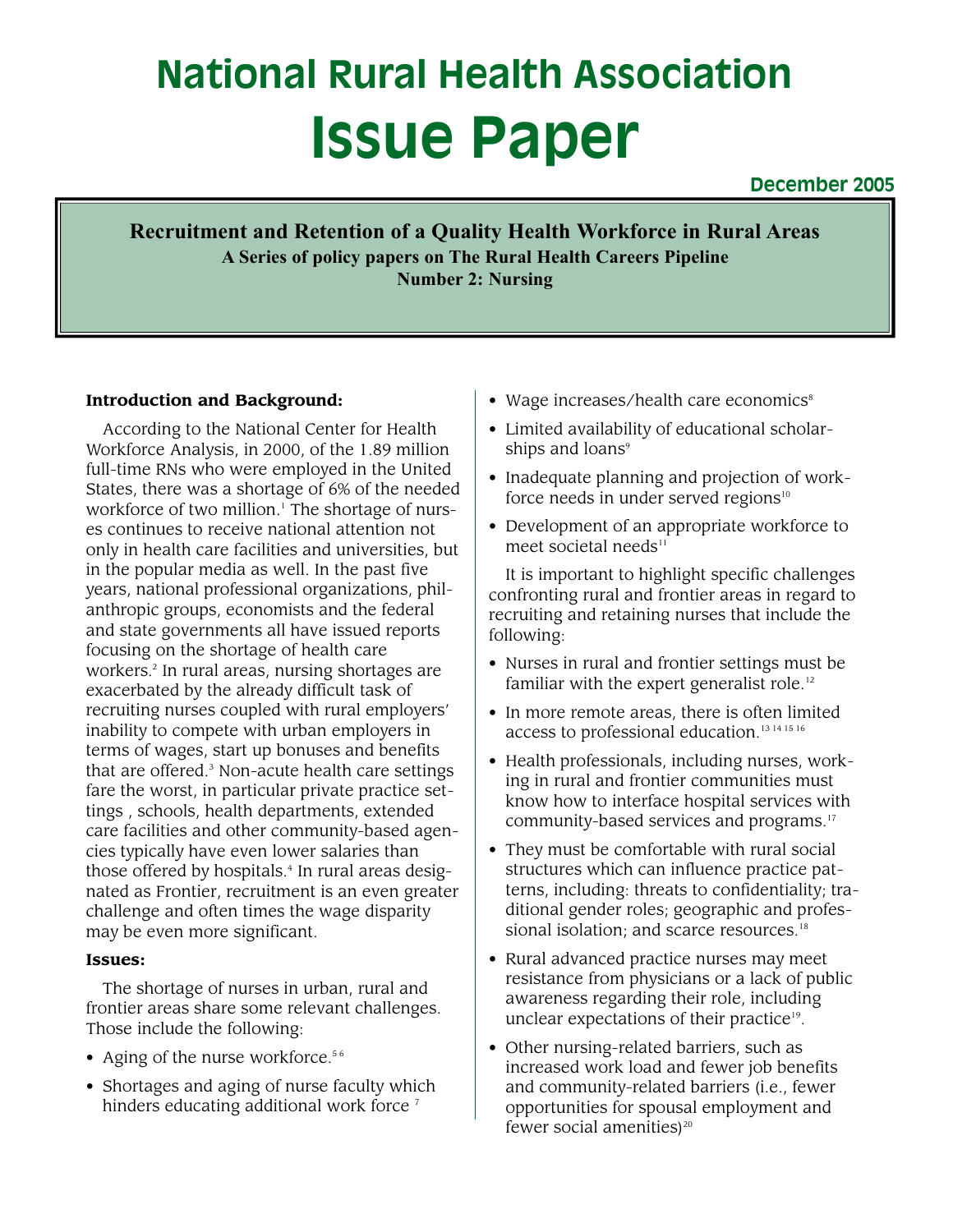# **Recommendations:**

Nursing education institutions should:

- 1. Include content on rural health care and rural based clinical experiences in nursing curricula.
- 2. Recruit nurse faculty with experience in rural health delivery.
- 3. Encourage current and prospective nurses to pursue a career in nursing education.
- 4. Encourage elementary and secondary students to consider health careers, in collaboration with other community or institutional programs already in place for this purpose, emphasizing the importance of math and science studies, and target under-represented groups using best practice 'pipeline career progression models' that have been tested in rural schools.
- 5. Make education more accessible to rural nurses and rural individuals for training in rural communities.

# Rural health facilities should:

- 6. Actively collaborate with available community and institutional programs recruiting rural youth to nursing careers, including making job shadowing opportunities available to participants in those programs.
- 7. Assist in development and implementation of community-based training programs.
- 8. Focus on retention and job satisfaction. Develop service recognition programs, selfgovernance programs, and career development models for nursing staff.
- 9. Encourage the development of professional support systems for nurses, especially those in advanced practice to address concerns associated with professional isolation.
- 10. Disseminate information in professional publications about best practice models in rural settings.
- 11. Use the media, community outreach, and personal connections to publicize opportunities and practice in rural areas $21$ .
- 12. Offer job shadowing opportunities for interested students.

13. Adopt programs that support nursing and nursing leadership, such as the Magnet Hospital concept at: http://www.nursingworld.org/ancc/magnet/index.html

# States should:

14. Recruit residents of their State by offering scholarships or tuition reimbursement in return for a commitment to practice in their rural community.

# Congress should:

- 15. Adequately fund nursing education programs in Nursing Workforce Development (Title VIII, Public Health Service Act) at the federal Health Services and Resources Administration.
- 16. Make education more accessible to nurses in more remote settings by encouraging post-secondary institutions to use technology, distance learning strategies, partnerships, and work-loan repayment programs in rural under served areas.
- 17. Adequately fund Health Professions Education (Title VII, Public Health Service Act) especially the Quentin N. Burdick Program for Rural Interdisciplinary Training, Area Health Education Centers, Health Education and Training Centers, Scholarships for Disadvantaged Students, and other programs that address health professions workforce development.
- 18. Increase the federal investment in health services research, particularly grants that emphasize integrative rural health delivery and innovative rural nursing models, at the Agency for Health Care Research and Quality (AHRQ).
- 19. Expand the emphasis and research funding at the National Institutes of Health (NIH) to address nursing conditions and nursing outcomes prevalent in rural areas in order to support rural health professionals, enhance human capacity in rural areas, and insure the financial stability of rural health care systems.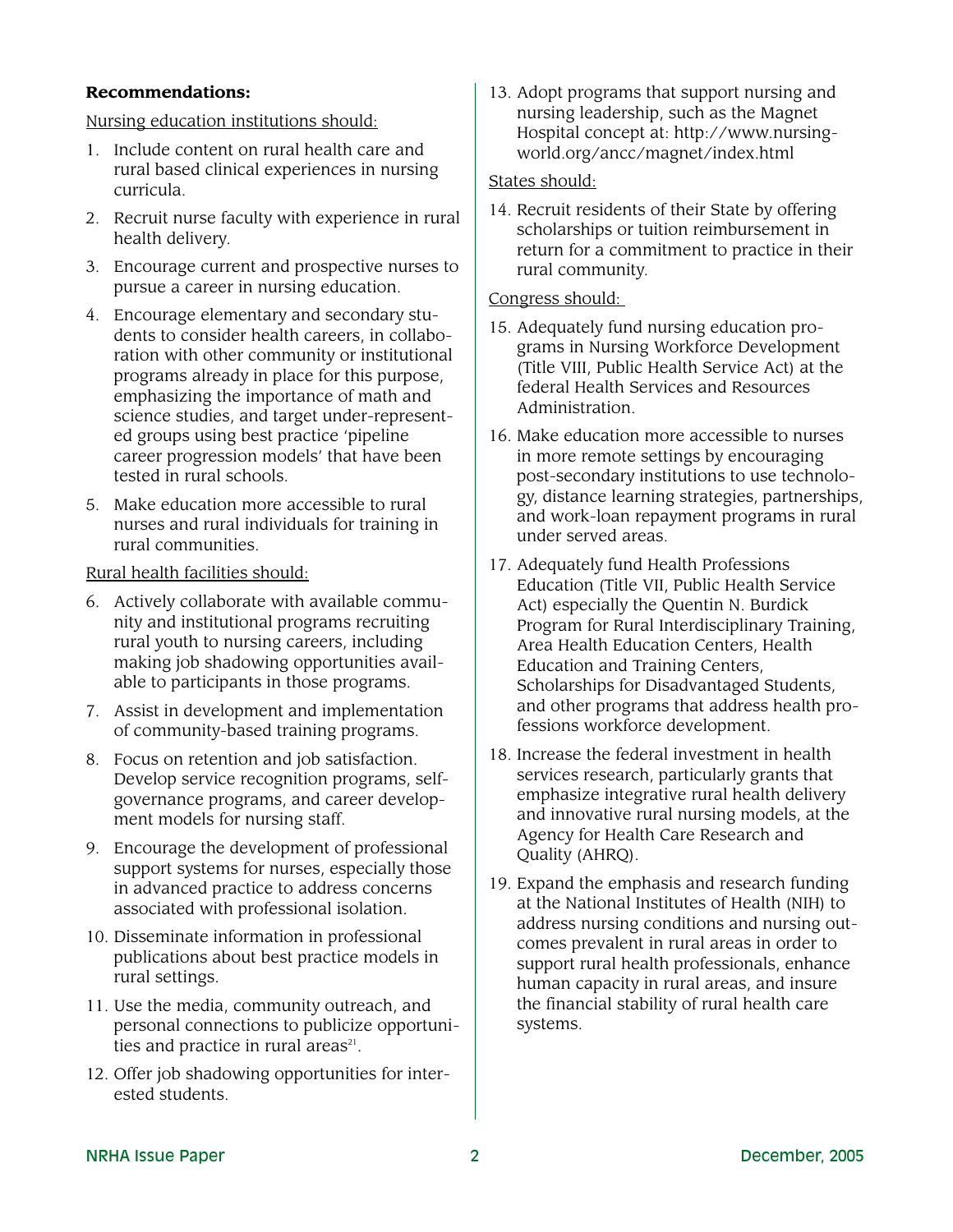#### **Summary:**

In summary, the critical shortage of nurses in rural and frontier areas cannot be resolved without new resources and structural changes to the education and placement system. None of the aforementioned recommendations is "less

important." The solution is not easy and requires a variety of approaches. Because of the complexity of the issue, multidimensional strategies must be developed and implemented to ensure a competent workforce to meet the increasingly complex health care needs of rural and frontier residents.

#### **References:**

<sup>1</sup> National Center for Health Workforce Analysis, HRSA, Bureau of Health Professions. Projected supply, demand and shortages of registered nurses: 2000-2002. 2002. http://bhpr.hrsa.gov/healthworkforce/rnproject/default.htm

<sup>2</sup> Bleich, Santos, Cox. Analysis of the Nursing Workforce Crisis: A Call to Action. *American Journal of Nursing*. April 2003; 103, 66-74.

<sup>3</sup> Frontier Education Center, Addressing the Nursing Shortage: Impacts and Innovations in Frontier America. December 2004.

<sup>4</sup> Jacob. Looking for a few good RNs: Nursing shortage expands beyond hospitals. *American Medical Association.* 2004; http://www.ama-assn.org/amednews/2001/11/19/bisa1119.htm

<sup>5</sup> American Association of Colleges of Nursing. Nursing Shortage Fact Sheet. 2004; http://www.aacn.nche.edu/Media/Backgrounders/shortagefacts.htm

<sup>6</sup> Ibid: National Center for Health Workforce Analysis

<sup>7</sup> American Association of Colleges of Nursing. *Faculty Shortages in Baccalaureate and Graduate Nursing Programs and Shortages for Expanding the Supply.* 2003

<sup>8</sup> Ibid: Bleich, Santos and Cox,

<sup>9</sup> Ibid: Gerson, Oliver

<sup>10</sup> Ibid: Bleich, Santos and Cox

<sup>11</sup> Ibid: Bleich, Santos and Cox

 $12$  Fahs P.S., Findholt et al. Themes and issues in rural nursing research. Teaching/learning Activities For Rural Community-Based Nursing Practice. *Helene Fuld Summer Institute for Rural Community Health Nursing. 156-172.*

<sup>13</sup> Molinari, D. Bridging Time and Distance: Continuing Education Needs for Rural Health Care Providers. *Home Health Care Management & Practice.* 14(1): 54-58.

<sup>14</sup> Pan S, Straub L. Returns to nursing education: Rural and non-rural practice. *The Journal of Rural Health*. 13(1): 78-85.

<sup>15</sup> Aiken L, Clarke S, et al. Educational levels of hospital nurses and surgical patient mortality. *Journal of the American Medical Association*. 2003. 290(12): 1617-1623.